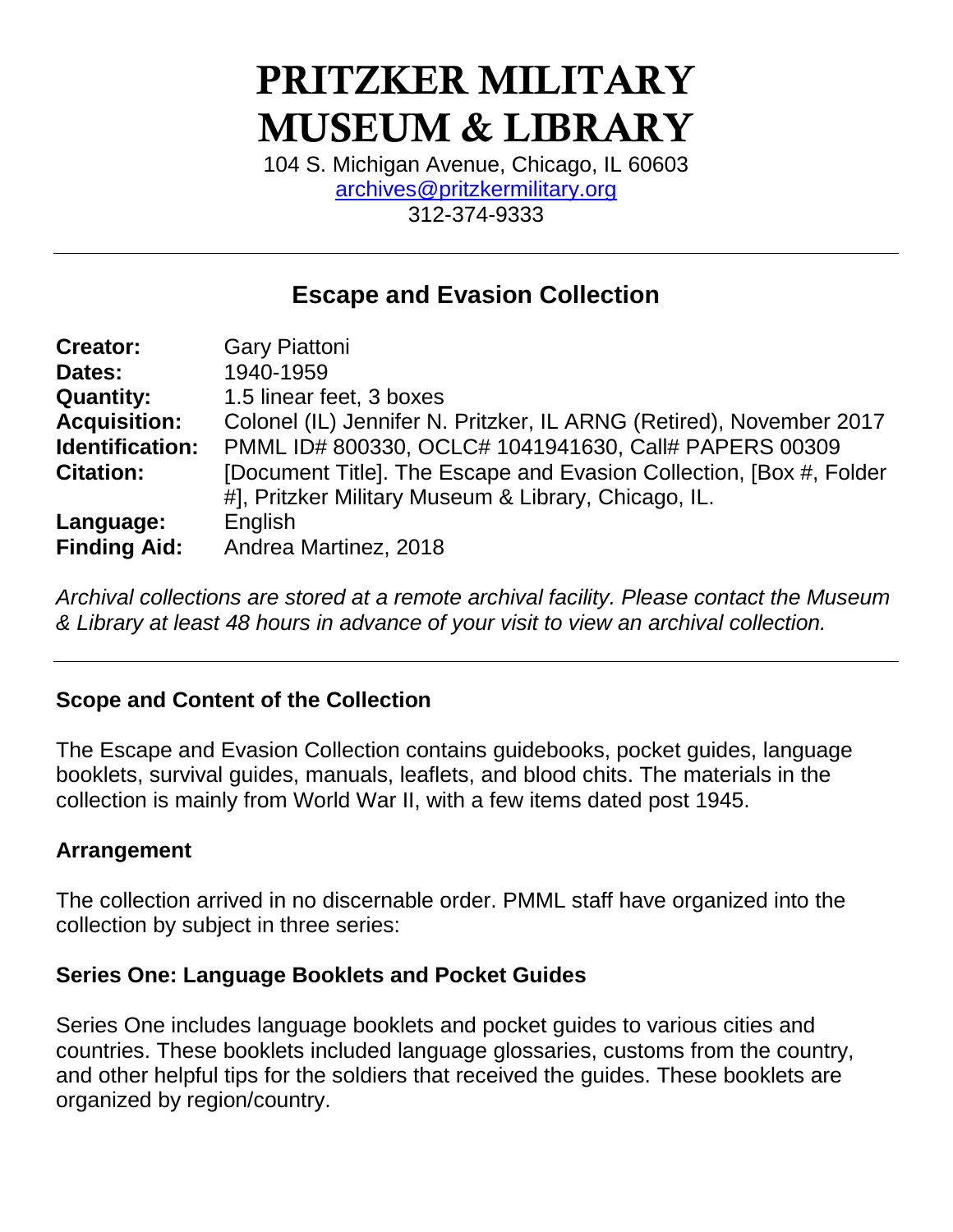#### **Series Two: Survival Guides and Manuals**

Series Two includes survival guides and manuals for various types of climates and situations. This series contains materials for land and sea survival, taking prisoners or becoming a prisoner of war, foraging for food, and other events. Series Two is arranged categorically.

#### **Series Three: Escape and Evasion Papers**

Series Three contains items related to escape and evasion. This includes leaflets, blood chits, currency, and phrase cards. Series Three is arranged categorically.

## **Rights**

Copyrights held by Colonel (IL) Jennifer N. Pritzker, IL ARNG (Retired) were transferred to the Pritzker Military Museum & Library. All other rights are held by the author or publisher. Users assume responsibility for following copyright laws as established by US Code Title 17.

#### **Separations**

| <b>Item ID</b> | Call<br><b>Number</b> | <b>Description</b>                                                                                           | <b>Location</b> |
|----------------|-----------------------|--------------------------------------------------------------------------------------------------------------|-----------------|
| 800330124      |                       | Leather blood chit with United States and<br>Republic of China flags from World War II                       |                 |
| 800330125      |                       | Silk blood chit with Republic of China flag from<br>World War II                                             |                 |
| 800330126      |                       | Cotton blood chit with Republic of China flag<br>from World War II                                           |                 |
| 800330127      |                       | Cloth blood chit with Republic of China flag from<br>World War II                                            |                 |
| 800330128      |                       | Cloth blood chit with Republic of China flag from<br>World War II                                            |                 |
| 800330129      |                       | Rayon WWII blood chit with U.S. flag and<br>French, Anamese, Thai, Chinese, Korean,<br>Japanese and Lao text |                 |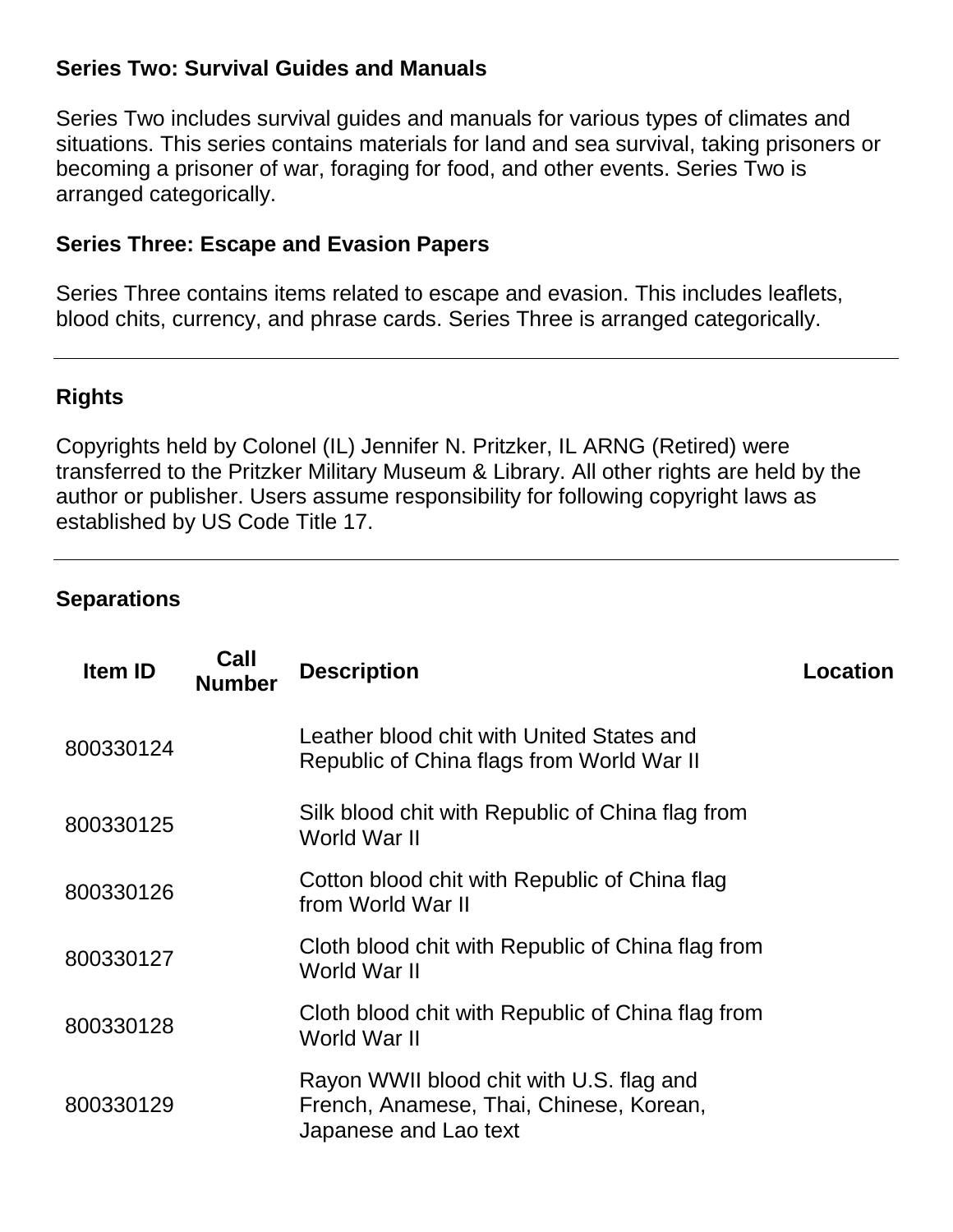| 800330130 | Blood Chit XM 61-1 with Southeast Asia-West<br>Central Pacific text, June 1967                                                       |
|-----------|--------------------------------------------------------------------------------------------------------------------------------------|
| 800330131 | AAF cloth map WWII, Asisatic Series No. 32<br>French Indo China, No. 33 Central China                                                |
| 800330132 | USAF cloth map, CL 100 Gulf of Bothnia, CL 101<br>White Sea, February 1951                                                           |
| 800330133 | AAF cloth map Eastern Asia, NJ 53 Sendai and<br>NJ 54 Kanazawa, 1943                                                                 |
| 800330134 | Zones of France, March 1944                                                                                                          |
| 800330135 | AAF cloth map, No. 133 K'un-ming, Yunnan,<br>China to Chabua, Assam India Western and<br>Eastern portion                             |
| 800330136 | AAF cloth map Philippine series, No. C-43<br>Mindanao Island April 1944, No. C-44 North<br>Borneo, July 1944                         |
| 800330137 | AAF cloth map Asiatic Series, No. 34 Southeast<br>China, No. 35 Northeast China, 1944                                                |
| 800330138 | Cloth survival chart for the use in the navigation<br>of rubber rafts, table 1 July 1944                                             |
| 800330139 | Cloth map, East Caroline Is. NACI-HO No. S-12-<br>2, Marshall Is. NACI-HO No. S-12-2                                                 |
| 800330140 | Cloth map, Gilbert Is. NACI-HO No. S12-11,<br>Ellice Is. NACI-HO No. S12-8                                                           |
| 800330141 | Cloth map, Fiji and Tonga Is. NACI-HO No. S12-<br>9 & 26, New Herbides and Loyalty IS. (New<br>Caledonia) NACI-HO No. S12-20 & 16    |
| 800330142 | Cloth map, S.E. Solomon Is. And Santa Cruz Is.<br>NACI-HO No. S12-23 & 25, Bismarck Arch. and<br>N.W. Solomon Is. NACI-HO S12-1 & 25 |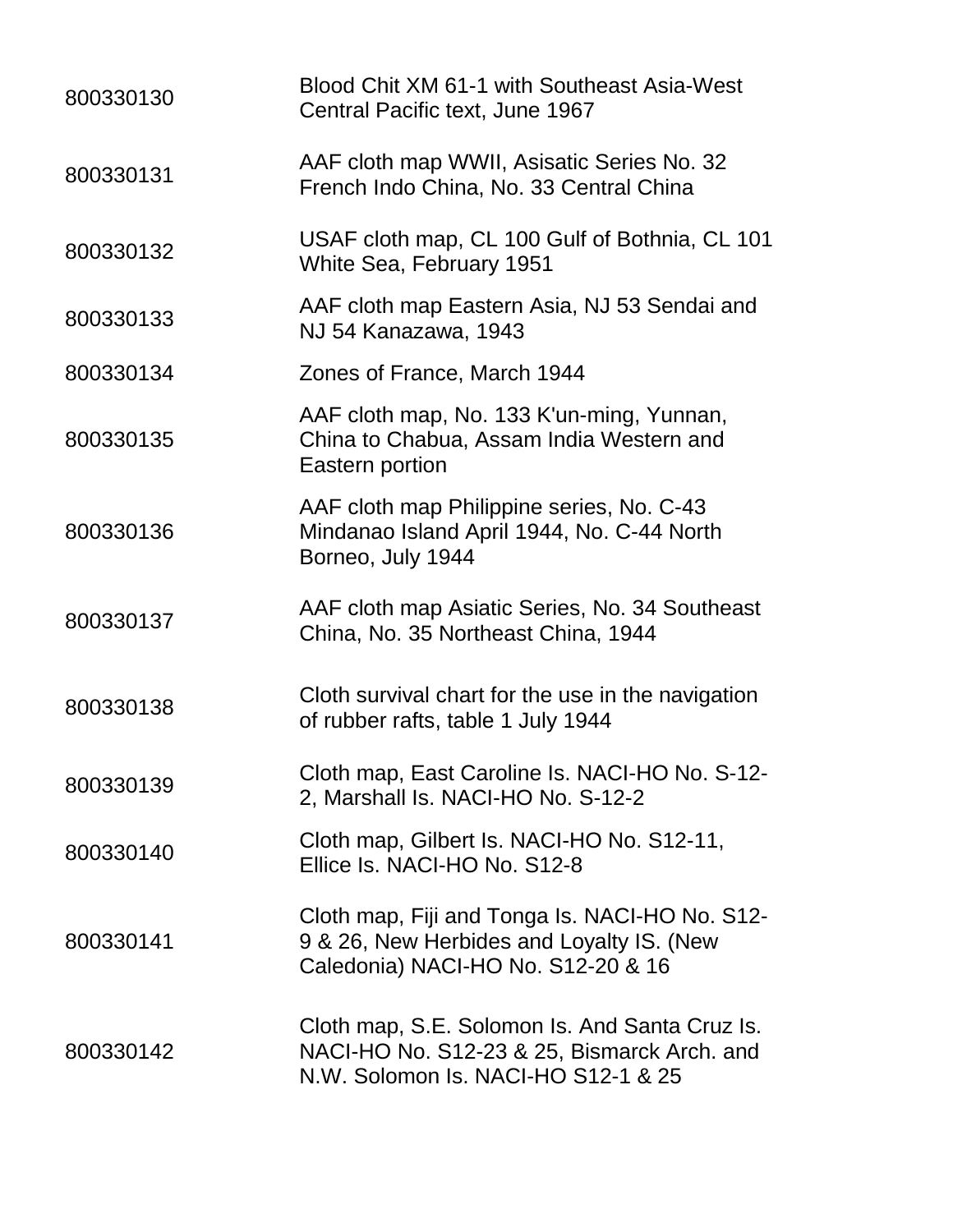| 800330143 | Cloth map, S.E. Hawaiian Is. NACI HO No. S12-<br>12, Upper Line Is. (Palmyra & Christmas) NACI-<br>HO No. S12-14              |
|-----------|-------------------------------------------------------------------------------------------------------------------------------|
| 800330144 | Cloth Map, Union Group and Samoa Is. NACI-<br>HO No. S12-29 & 22, Phoenix Is. (Howland,<br>Baker & Canton) NACI-HO No. S12-21 |
| 800330145 | Cloth map, Okinawa Shima & Parece Vela NACI-<br>HO No. S 7B-9-4, Bonin Is. NACI-HO No. S-7B-<br>$8 - 1$                       |
| 800330146 | Cloth map, Luzon & Taiwan Is. NACI-HO No. S-<br>8B-3, Mindanao, Philippine Is. NACI-HO S-8B-4                                 |
| 800330147 | Cloth map, Ellice Is. NACI-HO No. S12-8, Gilbert<br>IS. NACI-HO No. S12-11                                                    |
| 800330148 | Cloth map, S.E. Hawaiian Is. NACI HO No. S12-<br>12, Upper Line Is. (Palmyra & Christmas) NACI-<br><b>HO No. S12-14</b>       |
| 800330149 | Cloth map, Marshall Is. NACI-HO No. S12-19,<br>East Caroline Is. NACI-HO No. S12-2-32                                         |
| 800330150 | Cloth map, Palau Island Area and N.W. New<br>Guinea NACI-HO No. S12-2-20, Western<br>Caroline Is. No. S12-2-40                |
| 800330151 | Cloth map, Union Group and Samoa Is. NACI-<br>HO No. S12-29 & 22, Phoenix Is. (Howland,<br>Baker & Canton) NACI-HO No. S12-21 |
| 800330152 | Cloth map, British evasion map F & G Croatia,<br>Montenegro, Hungary, Slovakia, Germany, Italy,<br>Switzerland                |
| 800330153 | AAF cloth map, No. C-52 Japan and South<br>China Seas, No. C-53 East China Sea                                                |
| 800330154 | AAF cloth map, No. C-36 Central East Asia,<br>1945                                                                            |
| 800330155 | AAF cloth map, No. C-36 Central East Asia                                                                                     |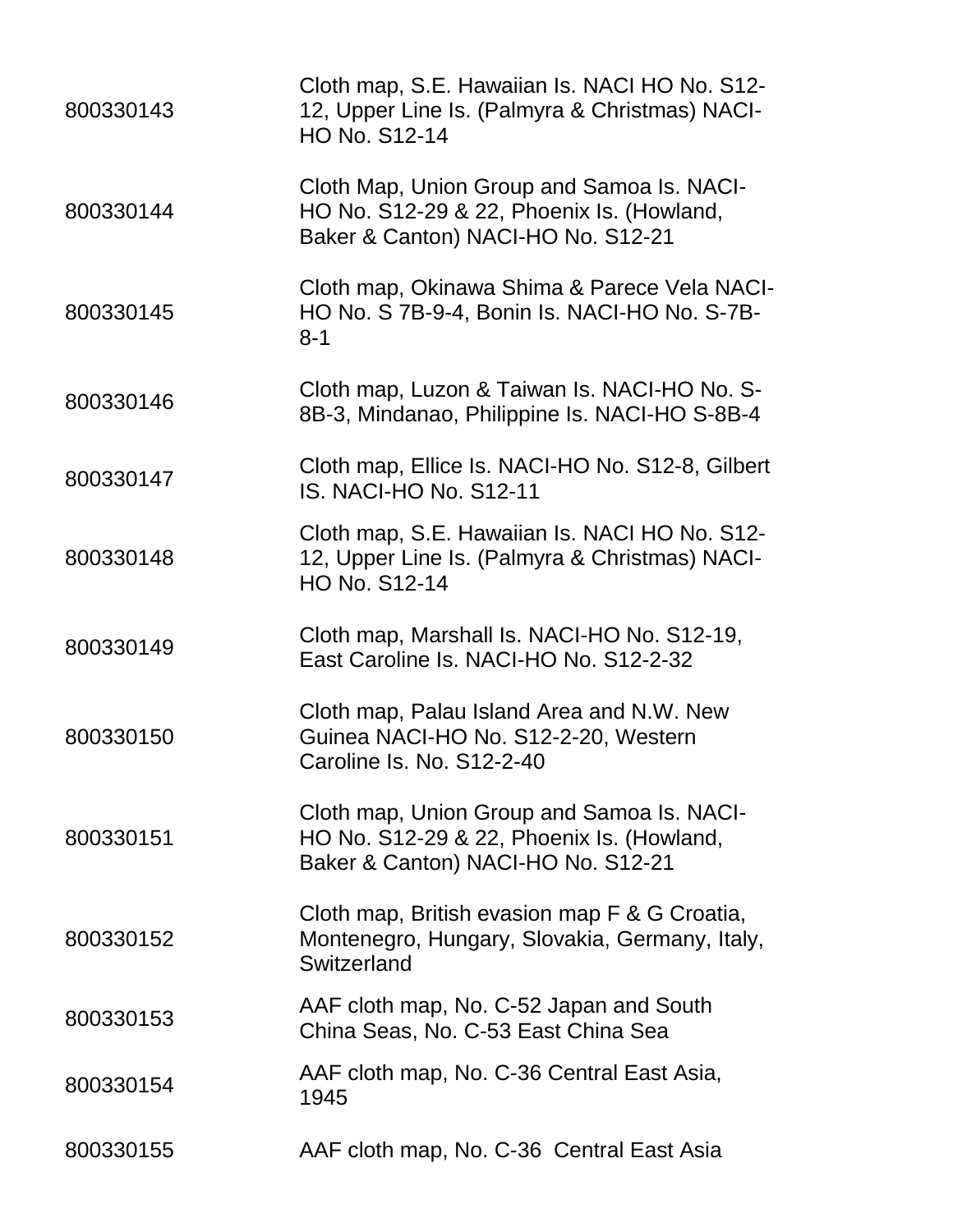| 800330156 | Evasion Chart EVC NH-38C 1st edition October<br>1990, Iraq, Kuwait, Saudi Arabia                                                                                                                                                                                                                                                                                                                                            |
|-----------|-----------------------------------------------------------------------------------------------------------------------------------------------------------------------------------------------------------------------------------------------------------------------------------------------------------------------------------------------------------------------------------------------------------------------------|
| 800330157 | British made WWII escape compass                                                                                                                                                                                                                                                                                                                                                                                            |
| 800330158 | Russian/English blood chit on lanyard                                                                                                                                                                                                                                                                                                                                                                                       |
| 800330159 | Plastic waterproof pouch with two maps and<br>blood chit: AAF cloth map No. 32 French Indo<br>China 1944 and No. 33 Central China 1943;<br>AAF cloth map Asiatic Series No. 30 South<br>Burma and No. 31 North Burma 1944; blood chit<br>with U.S. flag                                                                                                                                                                     |
| 800330160 | Oil cloth pouch Mark II with 2 maps and phrase<br>card: France, Belgium, Holland Sheet A and<br><b>German-Swiss Frontier France and Spain Sheet</b><br>B; Sheet C Holland, Belgium, France, Germany<br>and sheet D Belgium, Germany; List of phrases<br>in German, Dutch, French, Spanish                                                                                                                                   |
| 800330161 | CMF Packs oil cloth pouch with 2 maps and 2<br>phrase cards: French, Polish, Russian, German<br>phrase card; Croatian, Serbo, Albanian, Greek,<br>Italian phrase card; Sheet E Germany,<br>Protectorate, Slovakia, Poland, Hungary and<br>Sheet F Croatia, Montenegro, Hungary,<br>Slovakia, Germany, Italy, Switzerland; Sheet C<br>Holland, Belgium, France, Germany and Sheet D<br>France, Switzerland, Germany, Belgium |
| 800330162 | Oil cloth pouch with map: Sheet C Holland,<br>Belgium, France, Germany and Sheet D France,<br>Germany, Switzerland, Belgium and Germany                                                                                                                                                                                                                                                                                     |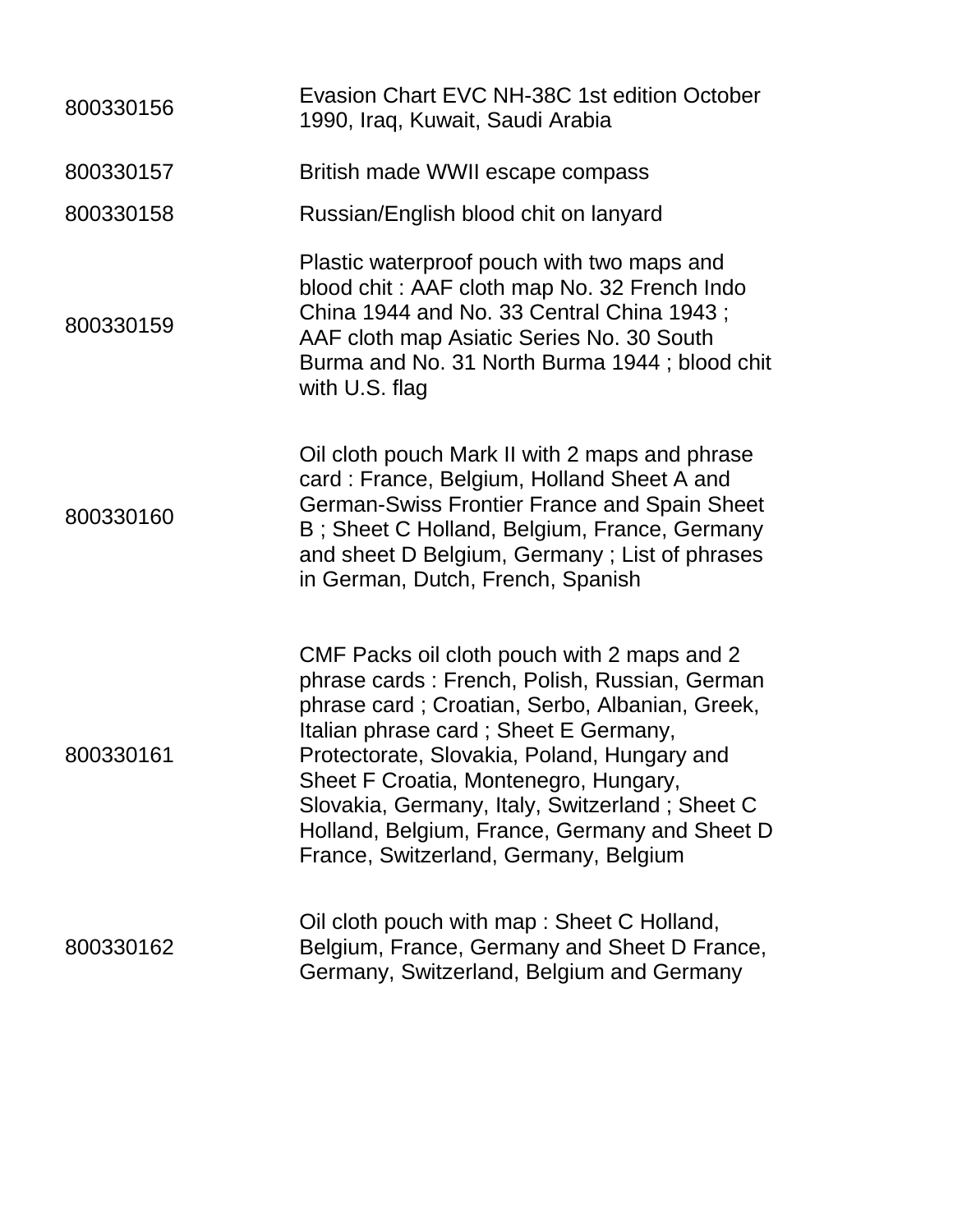| 800330163 | C/D E/F Maps Only oil cloth pouch with two<br>maps and compass: Sheet E Germany<br>Protectorate, Slovakia, Poland, Hungary and<br>Sheet F Croatia, Montenegro, Hungary,<br>Slovankia, Germany, Italy, Switzerland; Sheet C<br>Holland, Belgium, France, Germany and Sheet D<br>France, Germany, Switzerland, Belgium |
|-----------|----------------------------------------------------------------------------------------------------------------------------------------------------------------------------------------------------------------------------------------------------------------------------------------------------------------------|
| 800330164 | Company B 652nd Engineer Topographic<br><b>Battalion photograph</b>                                                                                                                                                                                                                                                  |

## **Key Subjects**

This collection is indexed under the following headings in the Library's online catalog. Researchers interested in materials about related topics, persons, or places should search the catalog using these subject headings.

#### **Subjects**

Blood chits (Military science) Guidebooks. Language and culture. Phrase books. Prisoner of war Survival. Survival guides

## **Container List**

| <b>Box</b> | <b>Folder</b> | Item ID#  | Title                                                                         | <b>Dates</b>    |
|------------|---------------|-----------|-------------------------------------------------------------------------------|-----------------|
|            |               |           | Series 1: Language Booklets and<br><b>Pocket Guides</b>                       |                 |
|            | $\mathbf 1$   |           | <b>Asia Language Booklets and Pocket</b><br><b>Guides</b>                     | 1942-1944, u.d. |
|            |               | 800330001 | A Pocket Vocabulary of Malay, Pidgin<br>English, and Japanese Phrases for the | 1942            |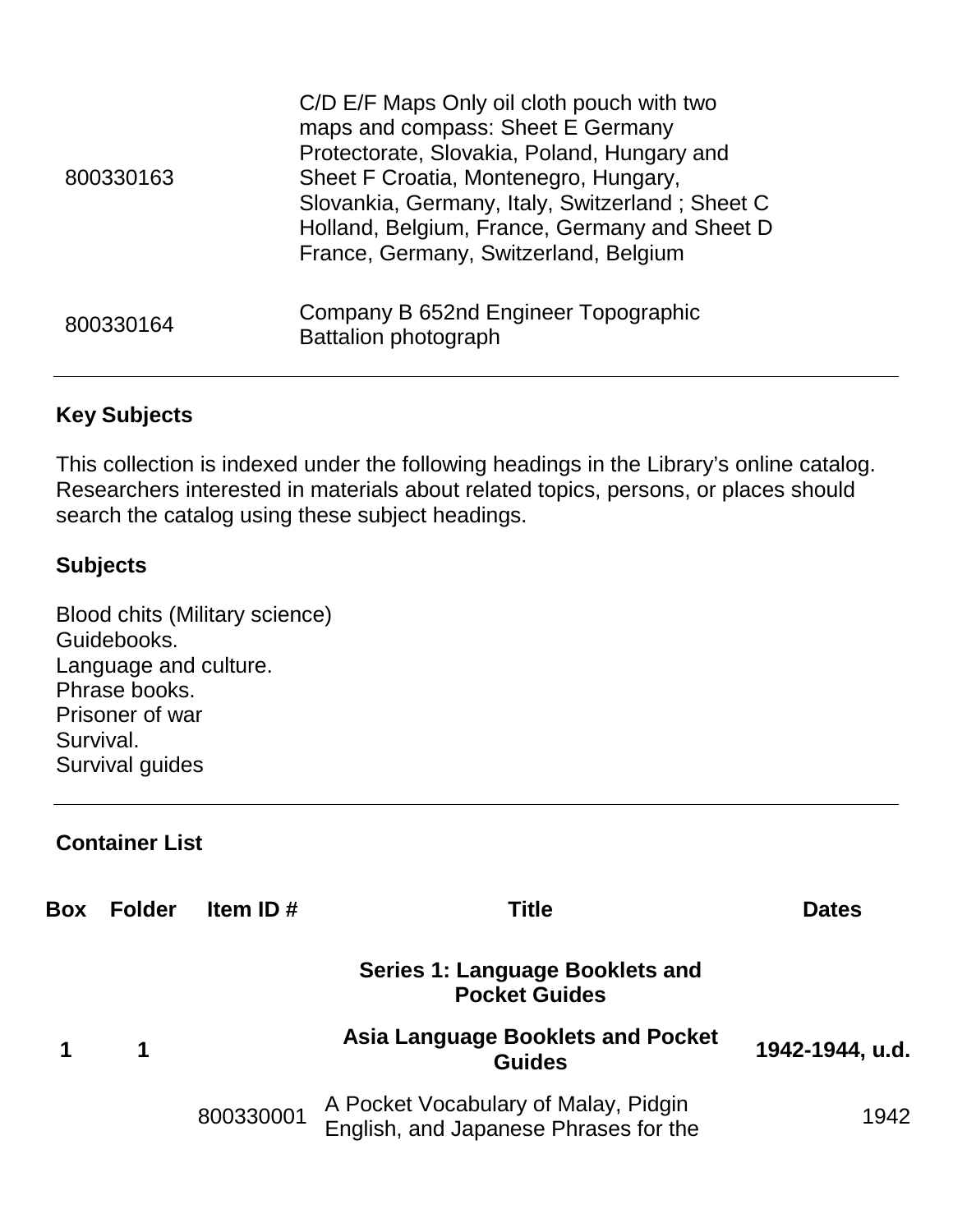|   |              |           | use of U.S. Troops in the Southwest<br><b>Pacific Area</b>                                    |                 |
|---|--------------|-----------|-----------------------------------------------------------------------------------------------|-----------------|
|   |              | 800330002 | Elementary Malay, Prepared as a Guide<br>for R.A.A.F. Personnel                               | 1944            |
|   |              |           | 800330003 Guide to Calcutta for Servicemen                                                    | u.d.            |
|   |              |           | 800330004 Malay Language Guide                                                                | 1943            |
|   |              | 800330005 | Melanesian Pidgin English Language<br>Guide, First Level                                      | 1944            |
|   |              |           | 800330006 Pocket Guide to Burma                                                               | 1943            |
|   |              |           | 800330007 Pocket Guide to Netherlands East Indies                                             | 1944            |
|   |              |           | 800330008 Pointe Talkie in Burmese                                                            | u.d.            |
| 1 | $\mathbf{2}$ |           | <b>Asian Pointie Talkie Language</b><br><b>Booklets</b>                                       | u.d.            |
|   |              | 800330009 | Pointie Talkie, 3rd Printing: Chinese,<br>Burmese, French, Annamese, Thai, Shan,<br>Lolo, Lao | u.d.            |
|   |              | 800330010 | Pointie Talkie, Number 4: Chinese,<br>Burmese, French, Annamese, Thai, Shan,<br>Lolo, Lao     | u.d.            |
|   |              | 800330011 | Pointie Talkie, Number 4: Chinese,<br>Burmese, French, Annamese, Thai, Shan,<br>Lolo, Lao     | u.d.            |
|   |              | 800330012 | Pointie Talkie, Number 5: Chinese,<br>Burmese, French, Annamese, Thai, Shan,<br>Lolo, Lao     | u.d.            |
| 1 | 3            |           | <b>Australia and Oceanic Region</b><br><b>Language Booklets and Pocket Guides</b>             | 1943-1944, u.d. |
|   |              |           | 800330013 A Pocket Guide to New Guinea                                                        | 1944            |
|   |              | 800330014 | Pidgin English as used in the Mandated<br><b>Territory of New Guinea</b>                      | u.d.            |
|   |              | 800330015 | Pocket Guide to Australia, War and Navy<br>Departments                                        | 1943            |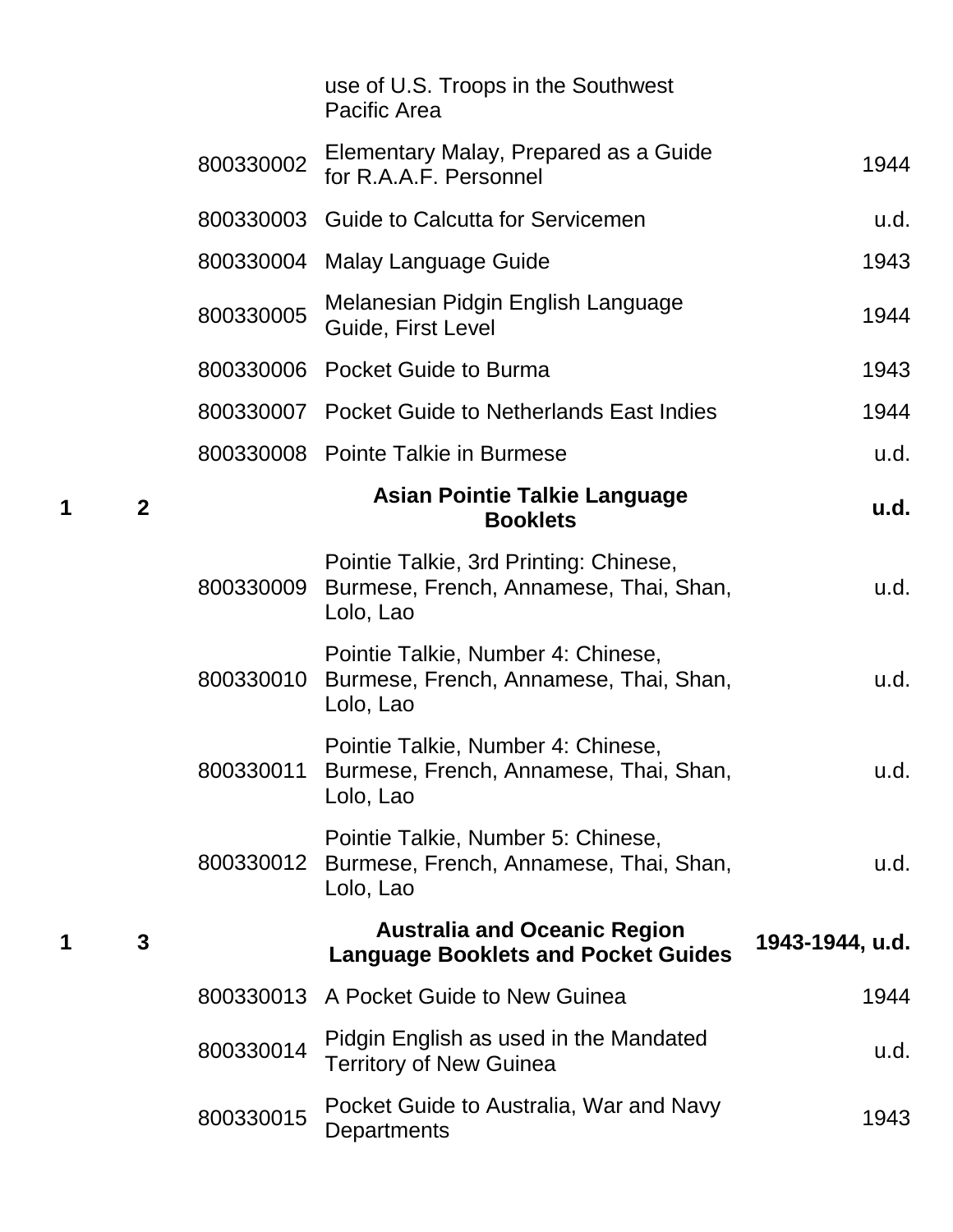|   |                |           | 800330016 Pocket Guide to New Zealand                                                        | 1944                |
|---|----------------|-----------|----------------------------------------------------------------------------------------------|---------------------|
|   |                | 800330017 | Tagalog Language Guide                                                                       | 1944                |
|   |                |           | 800330018 Welcome to Australia                                                               | u.d.                |
| 1 | 4              |           | <b>China and Japan Language Booklets</b><br>and Pocket Guides                                | 1942-1945, u.d.     |
|   |                | 800330019 | <b>Chinese Language Guide</b>                                                                | 1943                |
|   |                | 800330165 | Chinese Phrase Book, December 10,<br>1943                                                    | 1943                |
|   |                | 800330020 | Japanese Language Guide                                                                      | 1943                |
|   |                | 800330021 | Japanese Language Guide                                                                      | 1945                |
|   |                | 800330022 | Japanese Phrase Book                                                                         | 1944                |
|   |                | 800330023 | Know your Enemy: Japan!                                                                      | u.d.                |
|   |                |           | 800330024 Pocket Guide to China                                                              | 1942                |
|   |                |           | <b>Technical Manual Cantonese Phrase</b>                                                     |                     |
|   |                | 800330025 | Book, March 15, 1943                                                                         | 1943                |
| 2 | 1              |           | <b>English Language Booklets and Pocket</b><br><b>Guides</b>                                 | 1940, 1945,<br>u.d. |
|   |                | 800330026 | Deutsch English, Guide to the English<br>Language                                            | u.d.                |
|   |                |           | 800330027 In A Nutshell, Engels in Zakformaat                                                | 1945                |
|   |                |           | 800330028 Luftwaffen-Fachworterbuch Teil I                                                   | 1940                |
|   |                |           | 800330029 Luftwaffen-Fachworterbuch Teil II                                                  | 1940                |
|   |                |           | 800330030 Luftwaffen-Fachworterbuch Teil III                                                 | 1940                |
|   |                | 800330031 | <b>Manuel De Conversation Francais Anglais</b><br>avec Pronunciation suivi d'un Dictionnaire | u.d.                |
| 2 | $\overline{2}$ |           | <b>European Language Booklets and</b><br><b>Pocket Guides</b>                                | 1943-1944, u.d.     |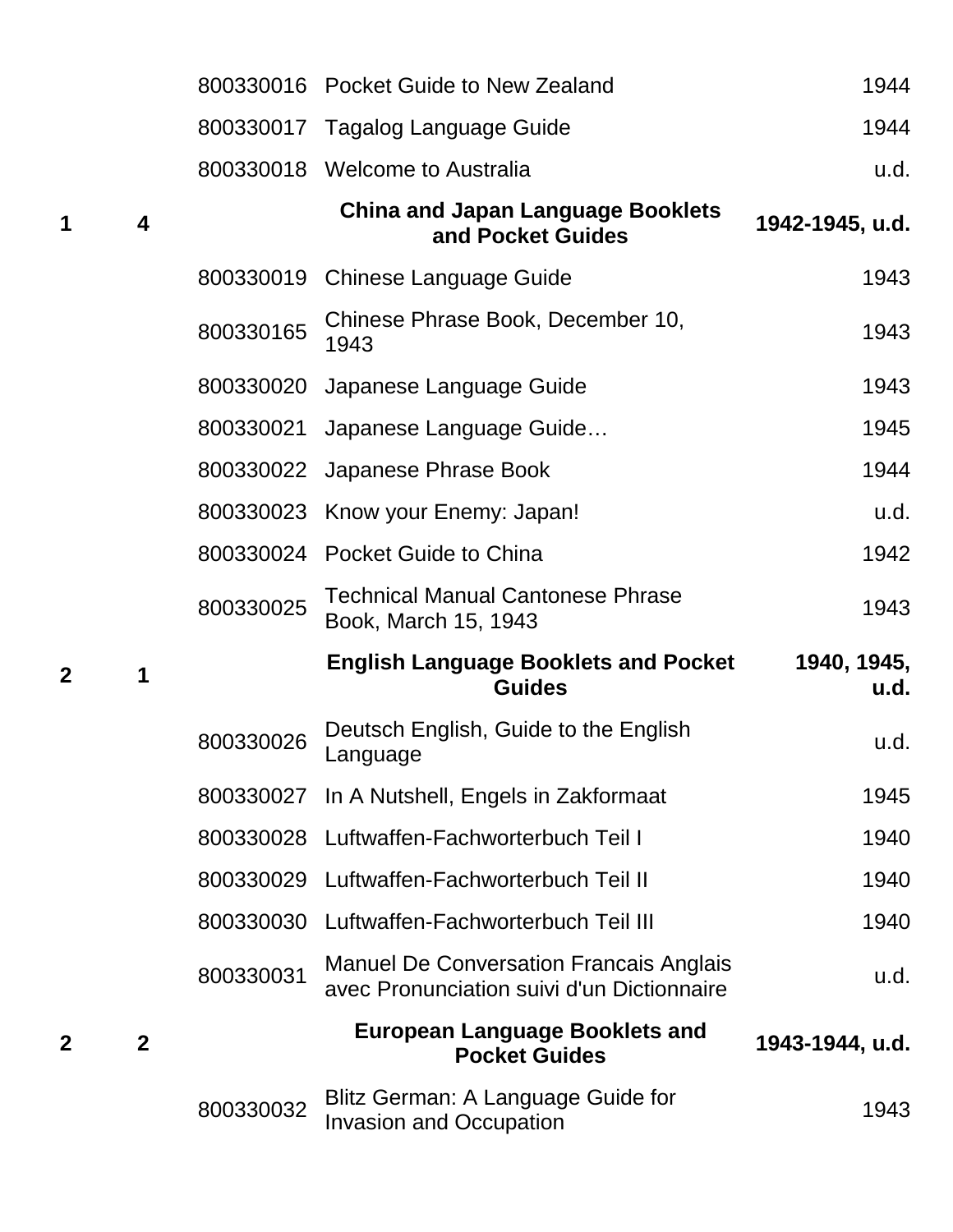|              |   |           | 800330033 Dutch Language Guide                                                  | 1943            |
|--------------|---|-----------|---------------------------------------------------------------------------------|-----------------|
|              |   | 800330034 | German Phrase Book, November 30,<br>1943                                        | 1943            |
|              |   | 800330035 | List of Phrases: French, Dutch, German,<br>and Spanish                          | u.d.            |
|              |   | 800330036 | List of Phrases: Italian, Albanian, Serbo-<br>Croat, and Greek                  | u.d.            |
|              |   | 800330037 | <b>Pocket Guide to Germany</b>                                                  | 1944            |
|              |   | 800330038 | <b>Russian Language Guide</b>                                                   | 1943            |
| $\mathbf 2$  | 3 |           | <b>French Language Booklets and Pocket</b><br><b>Guides</b>                     | 1943-1944, u.d. |
|              |   | 800330039 | <b>Conversation French Easy</b>                                                 |                 |
|              |   | 800330040 | <b>French Language Guide</b>                                                    | 1943            |
|              |   | 800330041 | <b>French Phrase Book</b>                                                       | 1943            |
|              |   |           | 800330042 Pocket Guide to France                                                | 1944            |
|              |   | 800330043 | <b>Technical Manual French Phrase Book,</b><br>January 15, 1943                 | 1943            |
| $\mathbf 2$  | 4 |           | <b>Italian Language Booklets and Pocket</b><br><b>Guides</b>                    | 1943, u.d.      |
|              |   |           | 800330044 Italian Language Guide                                                | 1943            |
|              |   |           | 800330045 Occupation of Enemy Territory Italy                                   | 1943            |
|              |   | 800330046 | Soldier's Guide to Italy                                                        | u.d.            |
| $\mathbf{2}$ | 5 |           | <b>Middle Eastern and African Language</b><br><b>Booklets and Pocket Guides</b> | 1942-1943, u.d. |
|              |   |           | 800330047 A Short Guide to Iraq                                                 | 1942            |
|              |   | 800330048 | A Short Guide to Syria                                                          | 1943            |
|              |   | 800330049 | Guide Hints and Notion on North-Africa                                          | 1943            |
|              |   | 800330050 | Pointee Talkee Peoples Democratic<br>Republic                                   | u.d.            |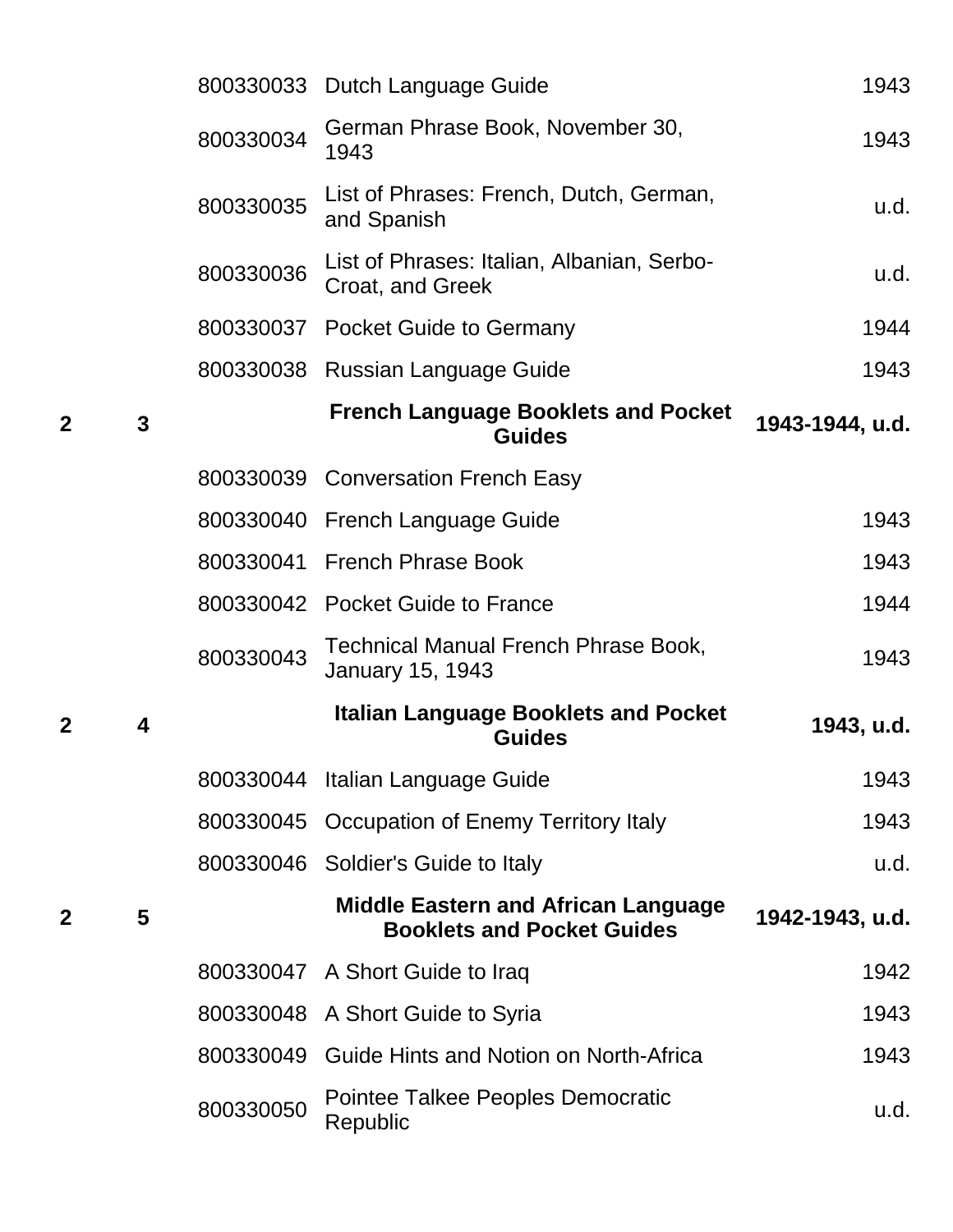# **Series 2: Survival Guides and Manuals**

| 2 | 6 |           | <b>Aerial Survival Guides and Manuals</b>                                                                              | 1943-1944,<br>u.d. |
|---|---|-----------|------------------------------------------------------------------------------------------------------------------------|--------------------|
|   |   | 800330051 | <b>Emergency Uses of the Parachute</b>                                                                                 | u.d.               |
|   |   | 800330052 | Manual for Aviation Equipment and<br><b>Survival Officers</b>                                                          | u.d.               |
|   |   | 800330053 | Notes on the Use of Oxygen Equipment<br>for Air Crews                                                                  | 1944               |
|   |   | 800330054 | <b>Parachute Sense</b>                                                                                                 | 1943               |
|   |   | 800330055 | Parachutes A Pilot Saved is a Pilot Made                                                                               | 1944               |
|   |   | 800330056 | Pilots' Instrument Course, Missions Flying<br>Training                                                                 | u.d.               |
|   |   | 800330057 | Survival at Altitude for Heavy and Very<br><b>Heavy Bomber Crews</b>                                                   | u.d.               |
|   |   | 800330058 | The Electrically Heated Flying Suit                                                                                    | u.d.               |
|   |   |           |                                                                                                                        |                    |
| 3 | 1 |           | <b>Captured and Prisoner of War Survival</b><br><b>Guides and Manuals</b>                                              | 1943-1947          |
|   |   | 800330059 | <b>Examination of Enemy Personnel,</b><br>Repatriates, Civilians, Documents, and<br><b>Materiel</b>                    | 1945               |
|   |   | 800330060 | If You Should Be Captured These Are<br>Your Rights, May 16, 1944                                                       | 1944               |
|   |   | 800330061 | Instructions for Officers and Men of the<br>Army Air Forces in the Event of Capture or<br>Landing in a Neutral Country | 1943               |
|   |   |           | 800330062 Prisoner Sense                                                                                               | 1943               |
|   |   |           | 800330063 Shot Down, A Thrilling Wartime Log                                                                           | 1947               |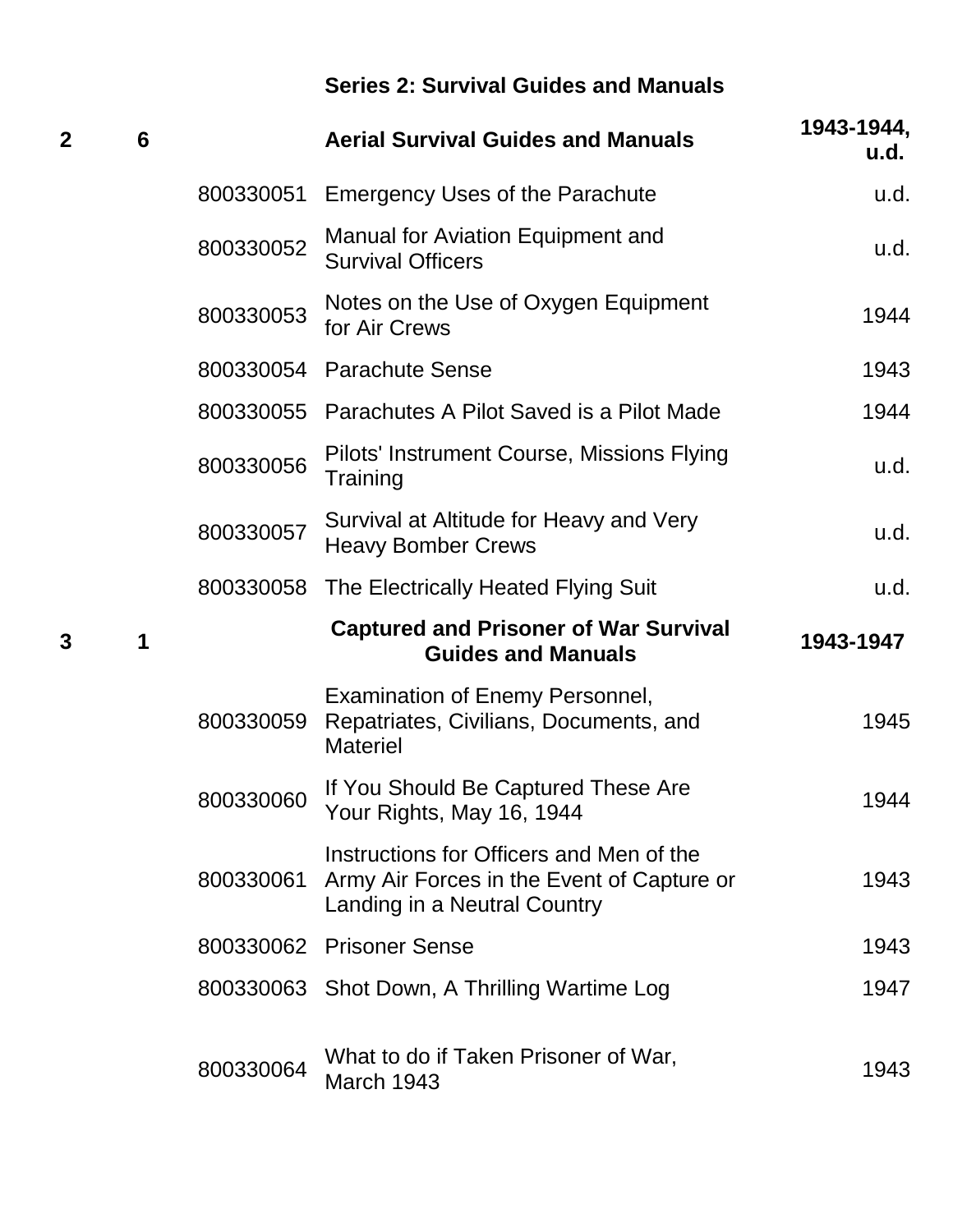| 3 | $\overline{2}$ |                    | <b>Finding Food Survival Guides and</b><br><b>Manuals</b>                                                              | 1943                     |
|---|----------------|--------------------|------------------------------------------------------------------------------------------------------------------------|--------------------------|
|   |                | 800330065          | Food is Where you Find it, A Guide to<br><b>Emergency Foods of the Western Pacific</b>                                 | 1943                     |
|   |                | 800330066          | <b>Technical Manual Emergency Food Plants</b><br>and Poisonous Plants of the Islands of the<br>Pacific, April 15, 1943 | 1943                     |
| 3 | 3              |                    | <b>Land and Sea Survival Booklets and</b><br><b>Manuals I</b>                                                          | 1941-1944, u.d.          |
|   |                | 800330067          | Army Air Force Survival on Land Jungle-<br>Desert-Arctic                                                               | u.d.                     |
|   |                | 800330068          | Basic Field Manual, Operations in Snow<br>and Extreme Cold, September 18, 1941                                         | 1941                     |
|   |                | 800330069          | Jungle and Desert Emergencies                                                                                          | u.d.                     |
|   |                | 800330070          | Jungle, Desert, Artic, Ocean Emergencies<br>Survival                                                                   | u.d.                     |
|   |                | 800330071          | Living off the American Tropics, February<br>10, 1944                                                                  | 1944                     |
|   |                |                    | 800330072 R.C.A.F. Manual of Winter Operations                                                                         | 1942                     |
| 3 | 4              |                    | <b>Land and Sea Survival Booklets and</b><br><b>Manuals II</b>                                                         | 1943-1944, u.d.          |
|   |                | 800330073          | SAC Land Survival Guidebook, 3904th<br><b>Training Squadron</b>                                                        | u.d.                     |
|   |                |                    | 800330074 Shark Sense                                                                                                  | u.d.                     |
|   |                | 800330075 Survival |                                                                                                                        | 1943                     |
|   |                |                    | 800330076 Survival Hints                                                                                               | u.d.                     |
|   |                |                    | 800330077 Survival on Land and Sea                                                                                     | 1944                     |
| 3 | 5              |                    | <b>Miscellaneous Booklets and Manuals</b>                                                                              | 1942-1946,<br>1959, u.d. |
|   |                | 800330078          | Disarming in Hand-to-Hand Combat                                                                                       | 1942                     |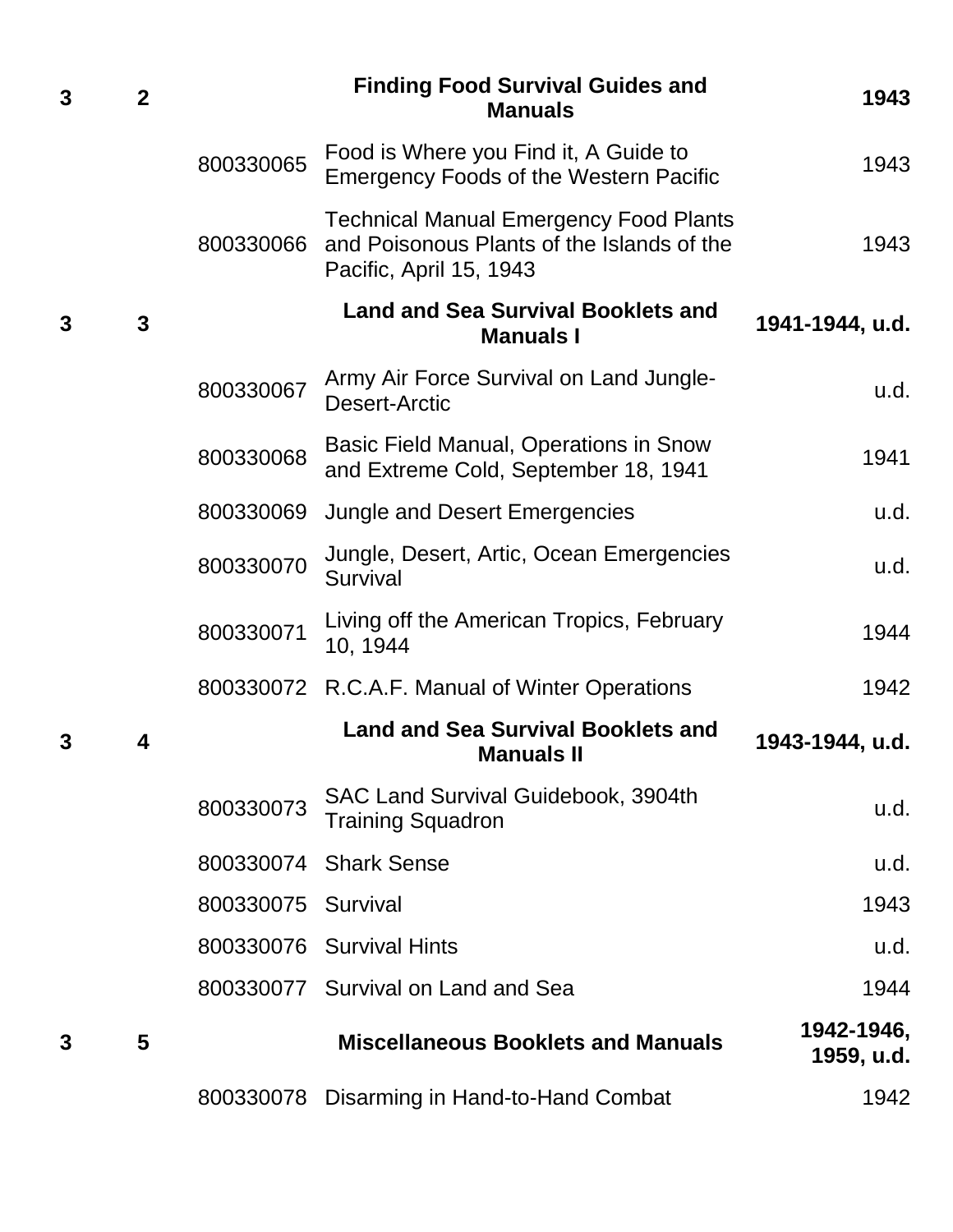|   |   | 800330079 | Disposition of World War II Armed Forces<br>Dead              | 1946               |
|---|---|-----------|---------------------------------------------------------------|--------------------|
|   |   | 800330080 | Malaria, 1943, A Pamphlet for Officers                        | 1943               |
|   |   |           | 800330081 Tell Me About My Boy                                | 1946               |
|   |   | 800330082 | The U.S. Fighting Man's Code                                  | 1959               |
|   |   |           | 800330083 We Followed Patton, A Battalion Book                | u.d.               |
| 3 | 6 |           | <b>Navigation Booklets and Manuals</b>                        | 1943-1944,<br>u.d. |
|   |   | 800330084 | How to Use Your Eyes at Night                                 | 1943               |
|   |   |           | 800330085 Magnetic Azimuth booklet                            | u.d.               |
|   |   | 800330086 | Navigator's Tabulations, UK to Africa and<br><b>Azores</b>    | 1944               |
|   |   |           | <b>Series 3: Escape and Evasion Papers</b>                    |                    |
| 3 | 7 |           | <b>Currency</b>                                               | 1941-1942, u.d.    |
|   |   |           |                                                               |                    |
|   |   | 800330087 | Ten Philippines Centavos emergency<br>currency certificate    | 1942               |
|   |   | 800330088 | <b>Twenty-Five Centavos emergency</b><br>currency certificate | 1942               |
|   |   | 800330089 | One Philippines Peso emergency<br>currency certificate        | 1944               |
|   |   | 800330090 | Five Philippines Pesos emergency<br>currency certificate      | 1942               |
|   |   | 800330091 | Five Philippines Pesos emergency<br>currency certificate      | 1941               |
|   |   | 800330092 | Five Philippines Pesos emergency<br>currency certificate      | 1941               |
|   |   | 800330093 | Ten Philippines Pesos emergency<br>currency certificate       | 1942               |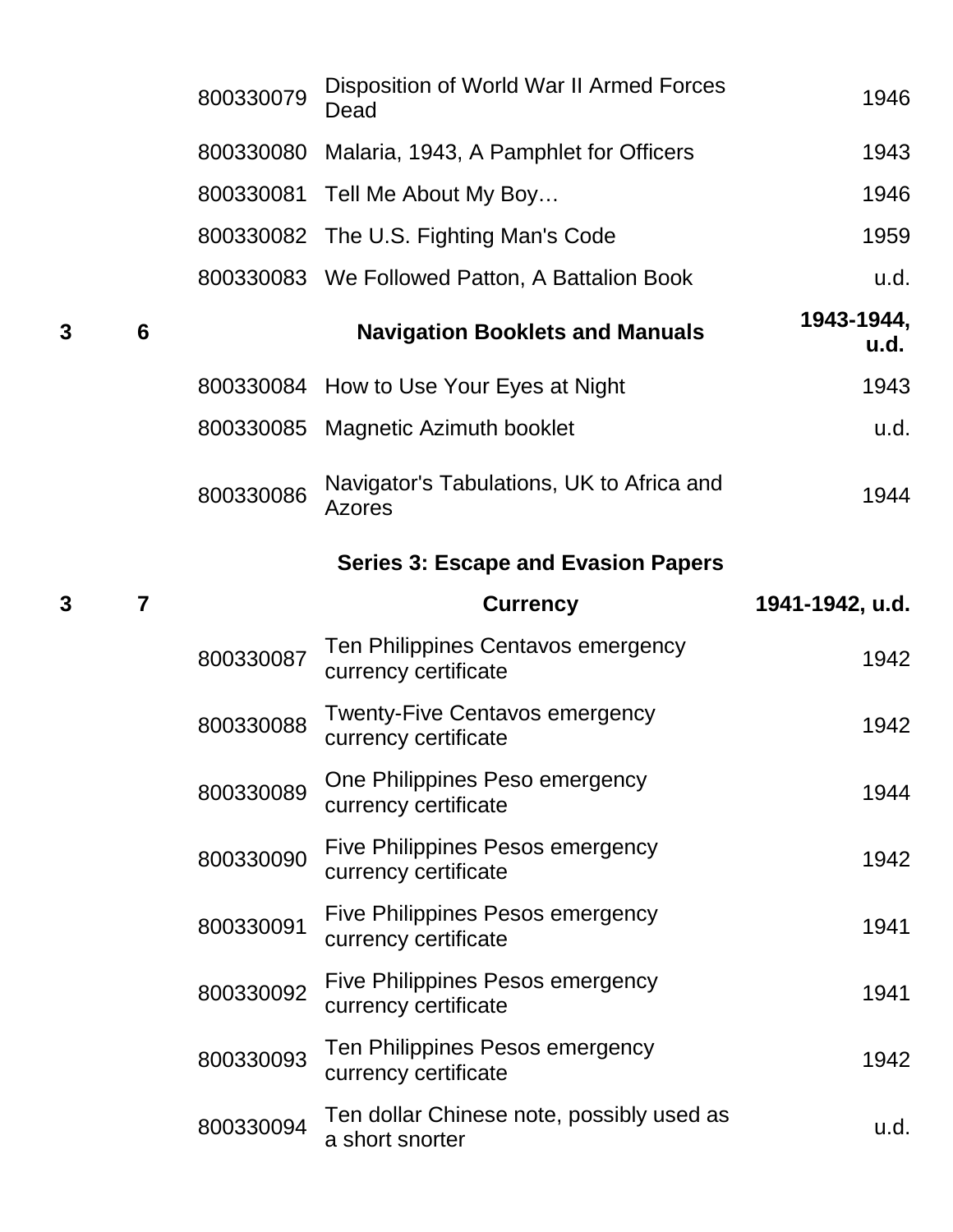| 3 | 8 |           | <b>Leaflets</b>                                                                                                | u.d. |
|---|---|-----------|----------------------------------------------------------------------------------------------------------------|------|
|   |   |           | 800330095 China Burma India Theater leaflet                                                                    | u.d. |
|   |   | 800330096 | French propaganda leaflet, Les Families<br>des Fusilles et Deportes vont avoir la<br>parole !                  | u.d. |
|   |   | 800330097 | German language leaflet, Die Anglo-<br>Amerikaner sind ja garnicht so schlimm!!                                | u.d. |
|   |   | 800330098 | Korean War surrender leaflet,<br>photographs on back                                                           | u.d. |
|   |   | 800330099 | Korean War surrender leaflet, drawings on<br>back                                                              | u.d. |
|   |   | 800330100 | Leaflet for Japanese soldiers, clock face<br>depicting the number of islands that have<br>fallen to the Allies | u.d. |
|   |   | 800330101 | Leaflet for Japanese soldiers, U.S.<br>bomber dropping bombs on Japanese<br>factories                          | u.d. |
|   |   |           | 800330102 Letter to Malay Chieftain                                                                            | u.d. |
|   |   |           | 800330103 Rakkasan News leaflet                                                                                | u.d. |
|   |   |           | 800330104 Rakkasan News leaflet                                                                                | u.d. |
|   |   |           | 800330105 Surrender leaflet to Japanese soldiers                                                               | u.d. |
|   |   | 800330106 | World War II AAF China Burma India<br>Theater leaflet, with attached translation                               | u.d. |
|   |   | 800330107 | World War II U.S./New Zealand Pidgin<br><b>English leaflet</b>                                                 | u.d. |
| 3 | 9 |           | <b>Paper Blood Chits</b>                                                                                       | u.d. |
|   |   | 800330108 | Russian area World War II blood chit                                                                           | u.d. |
|   |   |           | 800330109 China Burma India World War II blood chit                                                            | u.d. |
|   |   | 800330110 | Passport World War II blood chit in<br>French, English, and Arab                                               | u.d. |